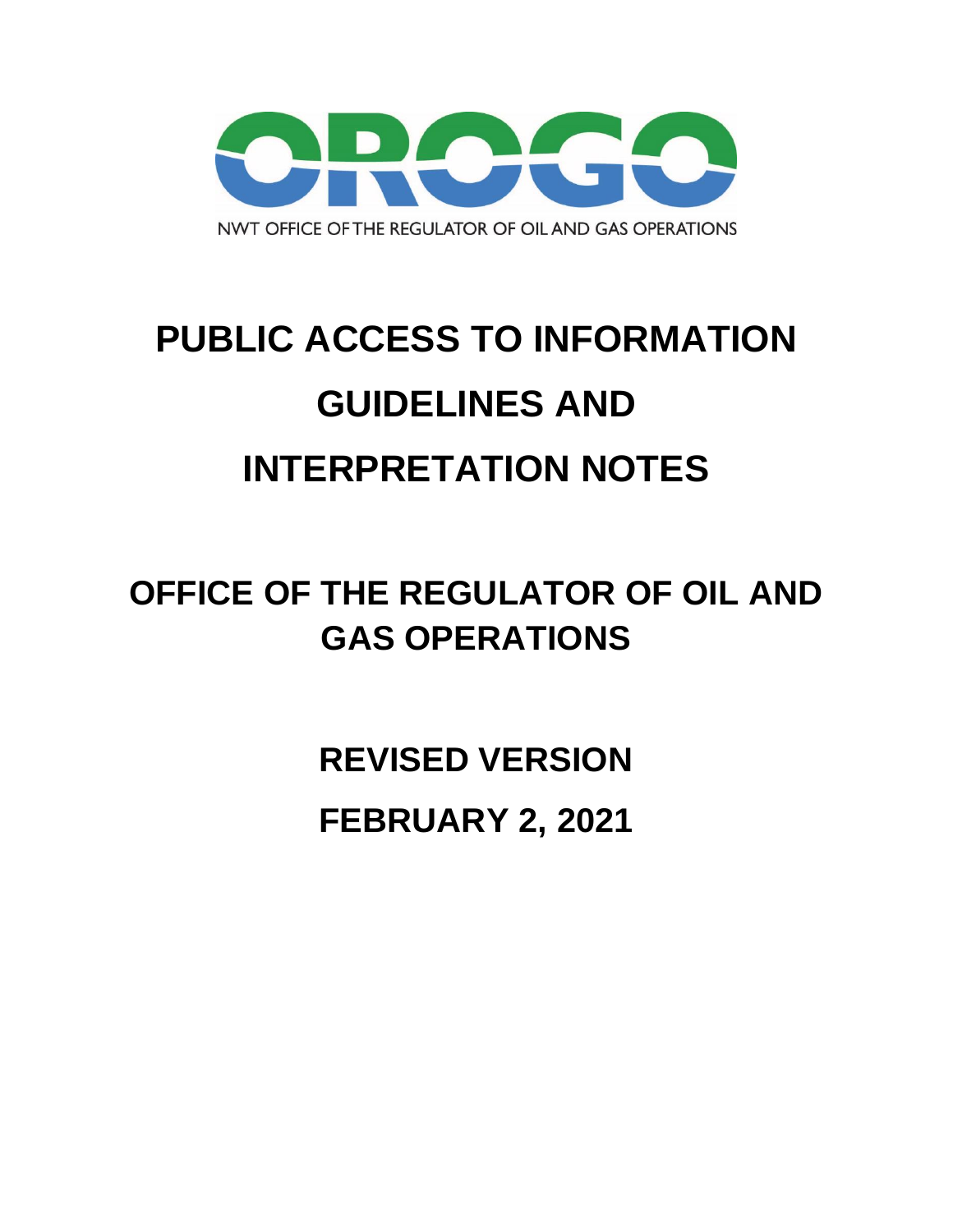## **TABLE OF CONTENTS**

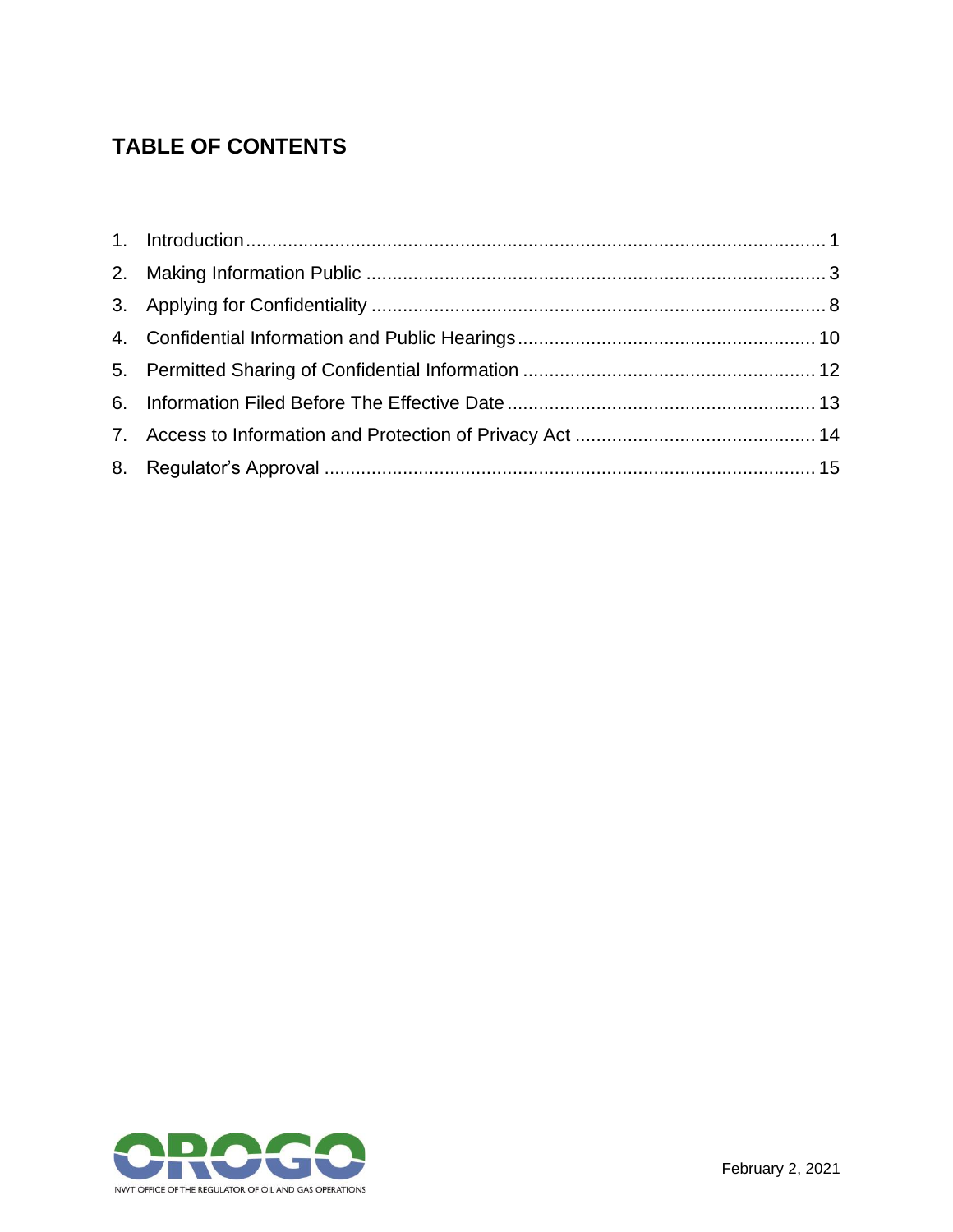#### <span id="page-2-0"></span>**1. INTRODUCTION**

**Purpose** The *Public Access to Information Guidelines and Interpretation Notes* (Guidelines) provide guidance on whether and how information submitted to the Regulator for the purpose of the *Oil and Gas Operations Act* (OGOA) and its regulations is made publicly available.

**Legislative Requirements** Section 22 of OGOA describes the overall approach to making information submitted to the Regulator available to the public and explains circumstances under which information may be kept confidential:

- Because it meets certain criteria; or
- For a certain period of time.

**Plain Language** These Guidelines have been written in plain language in order to make them accessible to as many readers as possible.

**Legislation is Paramount** Where a conflict exists between the Guidelines and OGOA, OGOA is paramount.

- **Objectives** The objectives of the Guidelines are to:
	- Describe how information provided to the Regulator is handled resulting from the amendments to OGOA which came into effect on July 23, 2020;
	- Provide information on the process for requesting that information provided to the Regulator be kept confidential;
	- Enhance certainty and predictability in regulatory decisions; and
	- Promote accessibility and transparency in oil and gas regulation.
- **Authority** These Guidelines are issued by the Regulator under section 18 of the OGOA.

#### **Regulator's Discretion** Application of these Guidelines is subject to the Regulator's discretion under OGOA.

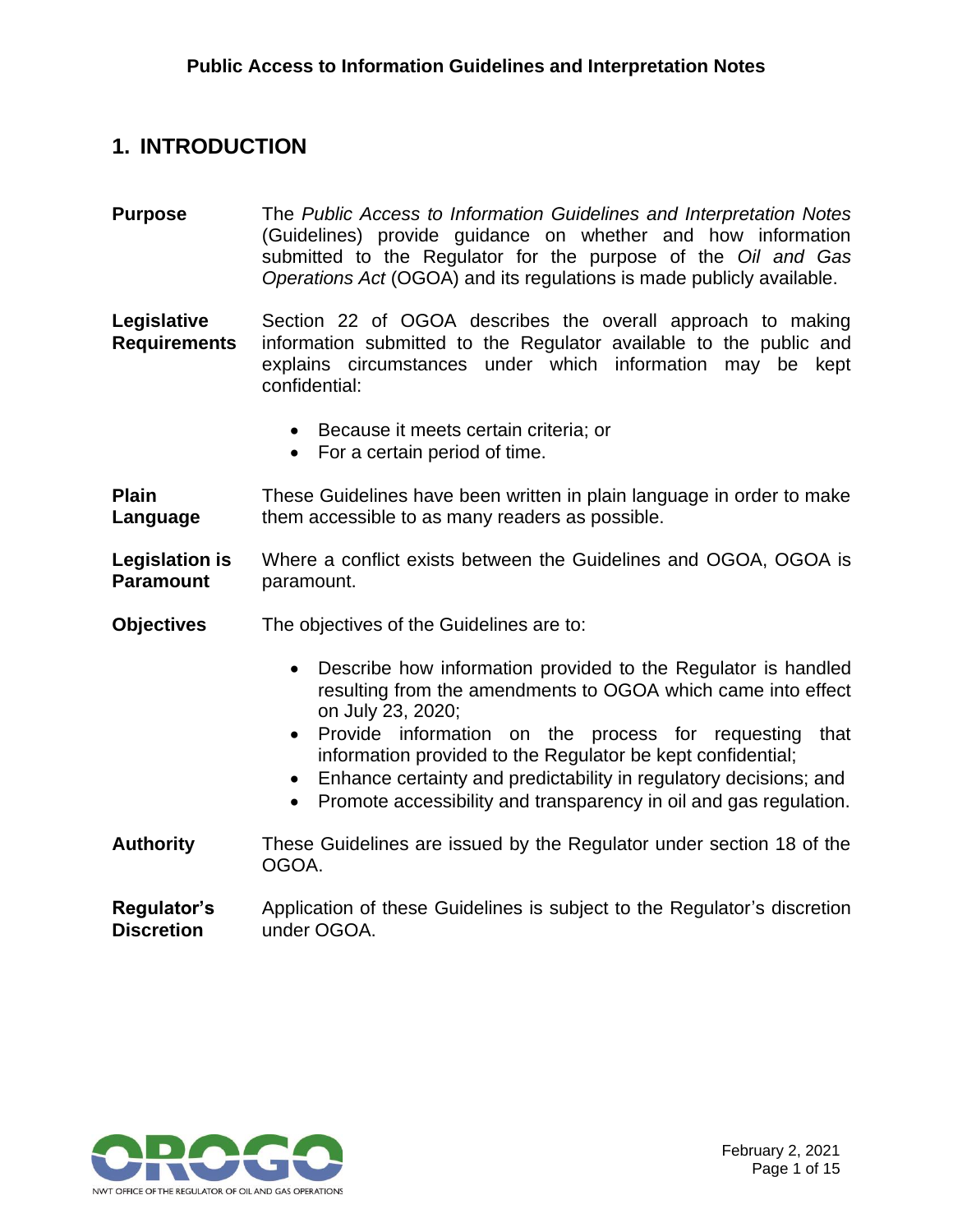#### **Public Access to Information Guidelines and Interpretation Notes**



**Contents** The Guidelines are organized as follows:

| <b>Section</b> | <b>Contents</b>                                     | Page |
|----------------|-----------------------------------------------------|------|
| 2              | <b>Making Information Public</b>                    |      |
| 3              | <b>Applying for Confidentiality</b>                 | 8    |
|                | <b>Confidential Information and Public Hearings</b> | 10   |
| 5              | <b>Permitted Disclosure of Confidential</b>         | 12   |
|                | Information                                         |      |
| 6              | Documents Filed Before the Effective Date           | 13   |
|                | Access to Information and Protection of             | 14   |
|                | <b>Privacy Act</b>                                  |      |
| 8              | Regulator's Approval                                | 15   |

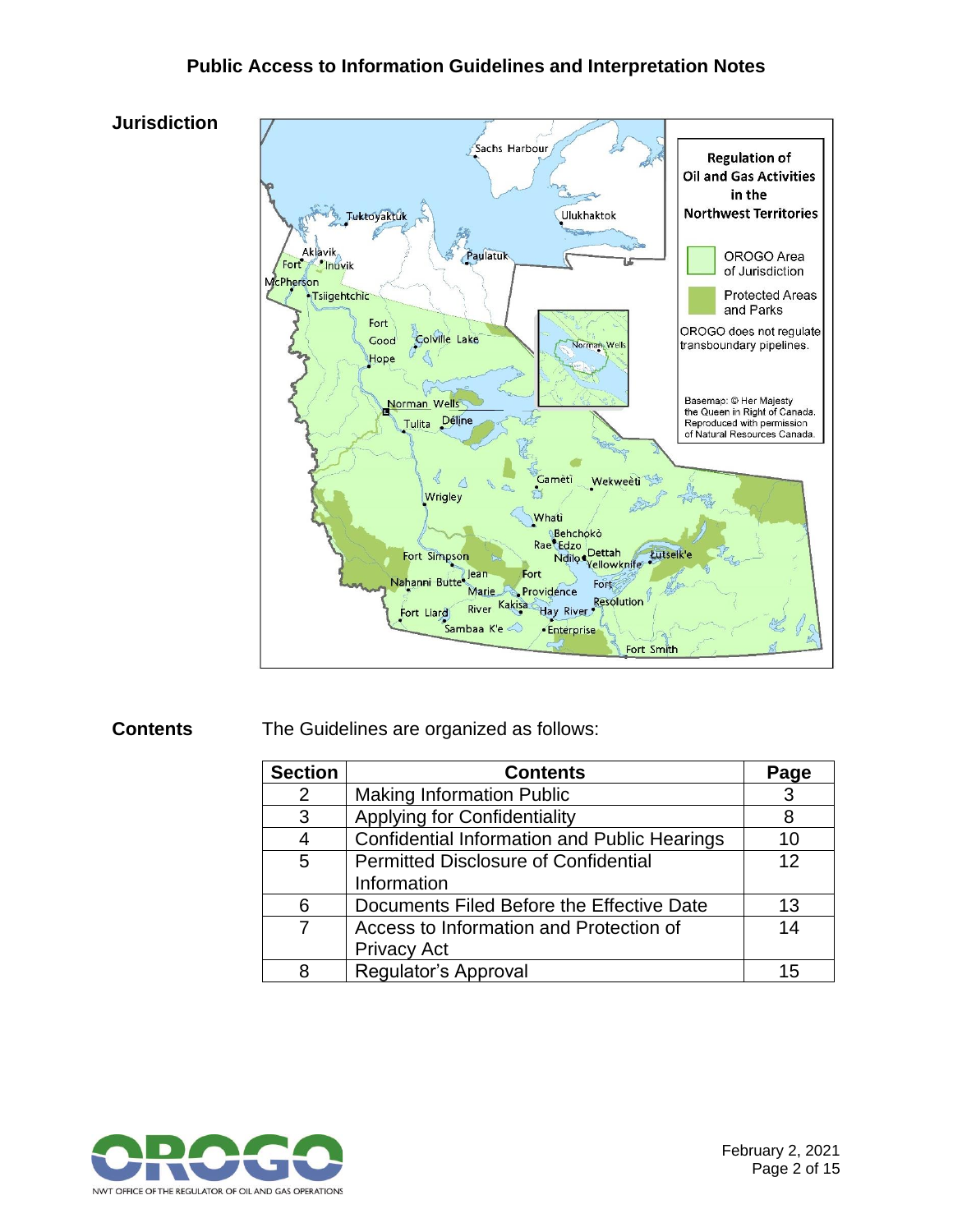#### <span id="page-4-0"></span>2. **MAKING INFORMATION PUBLIC**

- **Contents** This section describes how the Office of the Regulator of Oil and Gas Operations (OROGO) will make information public. It contains information on:
	- Information provided to the Regulator;
	- Information produced by the Regulator;
	- Location of publicly available information;
	- Time periods during which the following types of information will be made public:
		- o Applications;
		- o Active operations;
		- o Drilling results;
		- o Geophysical or geological work; and
		- o Other research.
- **Objective** Persons providing information to the Regulator and members of the public interested in that information understand what will be made public and when.
- **Requirements** Section 22(2) of OGOA states that the Regulator will make information provided to it public, unless the Regulator determines the information meets the specific criteria to be kept confidential.

Section 22(9) of OGOA lists information that must be made public and when.

**Information Provided to**  Section 22(2) of OGOA applies to any information provided to the Regulator in relation to a requirement of OGOA or of its regulations.

Section 3 of these Guidelines explains the process for requesting that the Regulator keep information provided to it confidential.

**Information Produced by the Regulator** OROGO is committed to transparency and accessibility in its operations. Information produced by the Regulator for the purposes of OGOA and its regulations is publicly available, except when it contains information that has been determined to be confidential by the Regulator or is held confidential under the *Access to Information and Protection of Privacy Act* (ATIPPA) (see Section 7 of these guidelines).

> OROGO may redact information produced by the Regulator in order to allow for greater transparency while respecting the confidentiality of information due to the Regulator's decision or the ATIPPA.



**the Regulator**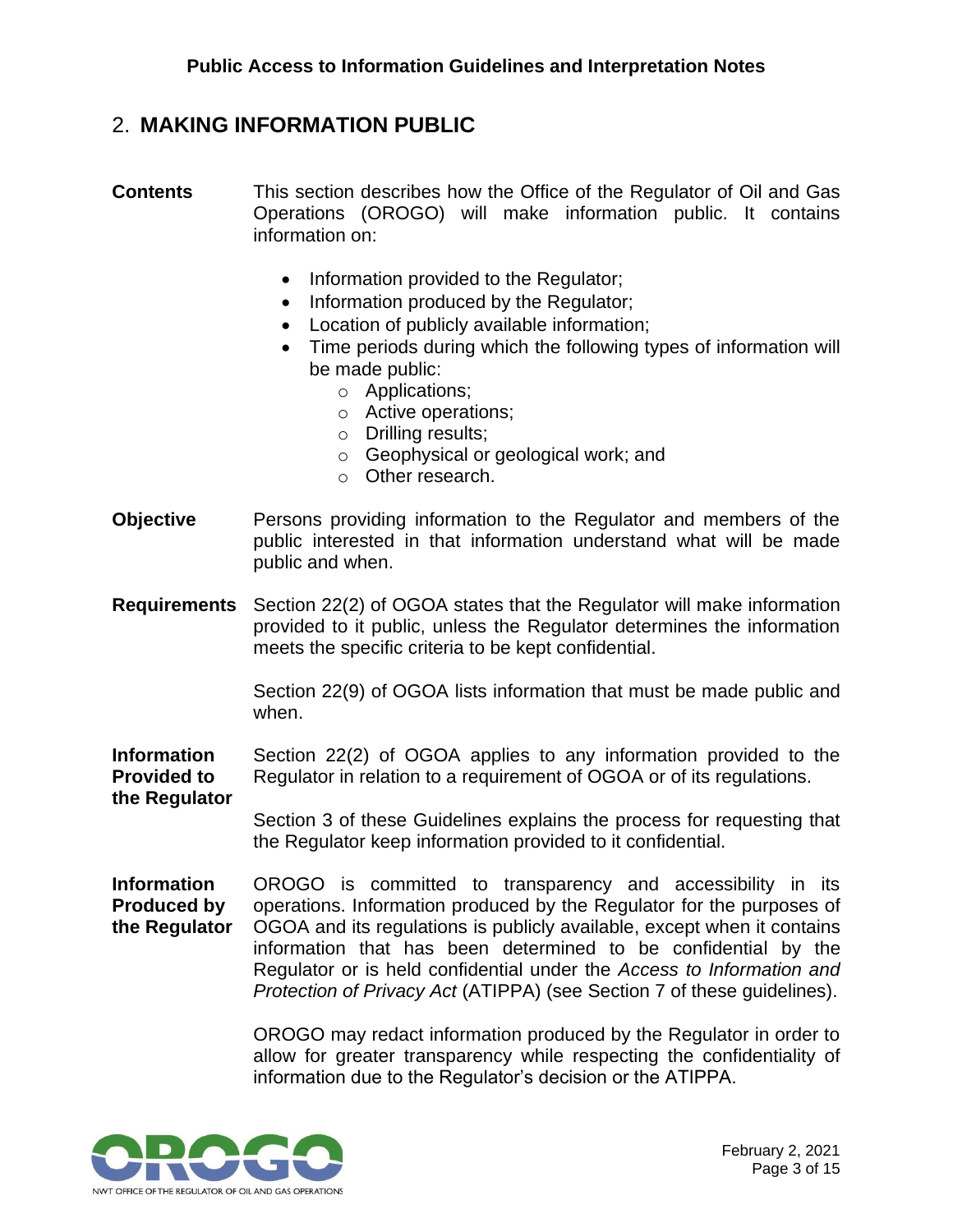#### **Public Access to Information Guidelines and Interpretation Notes**

**Location of**  Publicly available information is:

**Publicly Available** 

**Information**

- On OROGO's public registry;
	- Elsewhere on OROGO's website [\(www.orogo.gov.nt.ca\)](http://www.orogo.gov.nt.ca/); or
		- Available through the Manager, Information Office at (867) 767- 9097 or orogo@gov.nt.ca.
- **Applications** Non-confidential information associated with applications for Operations Authorizations, Well Approvals and Operating Licences is available as follows:

| <b>Type of Information</b> | <b>Available</b>                          |
|----------------------------|-------------------------------------------|
| Applications               | Within 5 business days after the          |
|                            | application is deemed complete            |
| Information requests       | Within 5 business days after the request  |
| and responses              | is issued or response is received         |
| Decisions                  | Within 5 business days after the decision |
|                            | is issued                                 |

**Active Operations** Non-confidential information associated with active operations is available as follows:

| <b>Type of Information</b>                                                                                                                    | <b>Available</b>                                                                                                                                           |
|-----------------------------------------------------------------------------------------------------------------------------------------------|------------------------------------------------------------------------------------------------------------------------------------------------------------|
| Contingency plans<br>(Emergency Response)<br>Plans)                                                                                           | When received as part of an application<br>package, within 5 business days after the<br>application is deemed complete.                                    |
|                                                                                                                                               | As a final document, or as amended from<br>time to time after the initial approval,<br>within five business days after it is<br>received.                  |
| Information on diving<br>work, weather<br>observation, the status<br>of operations or<br>development<br>of/production from a<br>pool or field | Within 5 business days after the<br>information is received                                                                                                |
| Reports of accidents,<br>incidents or petroleum<br>spills                                                                                     | Within 5 business days after the<br>information is received in the form of an<br>incident summary report or near-miss<br>summary report prepared by OROGO. |
| Hydraulic fracturing fluid<br>information                                                                                                     | 30 days after the well was completed<br>using hydraulic fracturing                                                                                         |
| Operator well inspection<br>reports                                                                                                           | Within 5 business days after the<br>information is received                                                                                                |

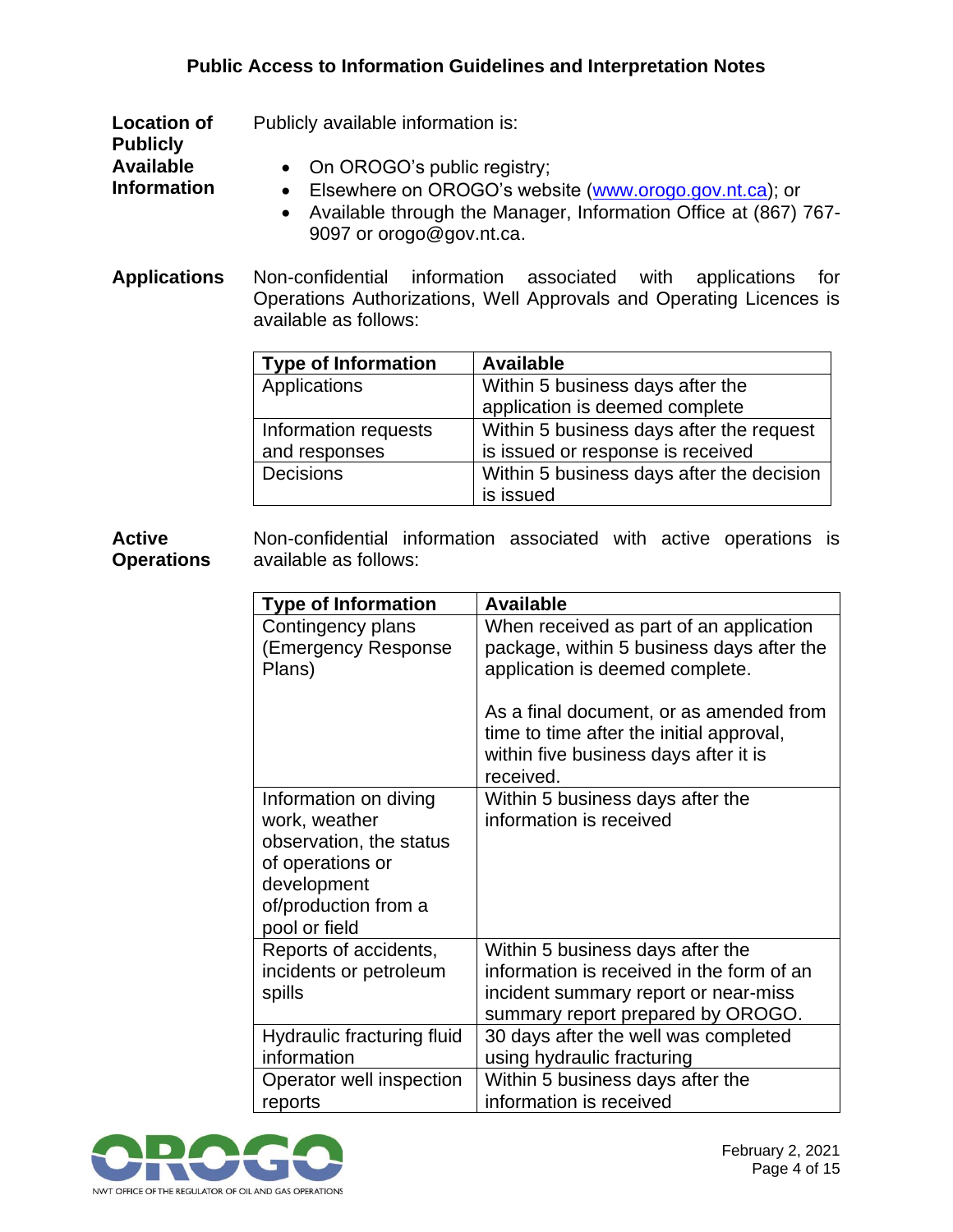#### **Definitions** An **incident** is:

(a) an event that causes:

(i) a lost or restricted workday injury,

(ii) death,

(iii) fire or explosion,

(iv) a loss of containment of any fluid from a well,

(v) an imminent threat to the safety of a person, installation or support craft or

- (vi) pollution
- (b) an event that results in missing person, or
- (c) an event that causes:

(i) the impairment of any structure, facility, equipment or system critical to the safety of persons, an installation or support craft, or

(ii) the impairment of any structure, facility, equipment or system critical to environmental protection.

A **near miss** is an event that would likely cause an event set out in paragraph (a) of the definition "incident" but does not, due to particular circumstances.

**Pollution** is the introduction into the natural environment of a substance or form of energy outside the authorized limits, including spills.

**Drilling Results** Non-confidential information resulting directly from the drilling of a well is available as follows:

| <b>Type of Information</b>                                                                           | <b>Available</b>                                                                                                                                                                                                 |
|------------------------------------------------------------------------------------------------------|------------------------------------------------------------------------------------------------------------------------------------------------------------------------------------------------------------------|
| Well history reports, logs<br>and other information<br>received from drilling an<br>exploratory well | Two years after the well was completed,<br>suspended or abandoned                                                                                                                                                |
| Well history reports, logs<br>and other information<br>received from drilling a<br>delineation well  | The later of:<br>• Two years after the associated<br>exploratory well was completed,<br>suspended or abandoned or<br>90 days after the delineation well<br>$\bullet$<br>was completed, suspended or<br>abandoned |

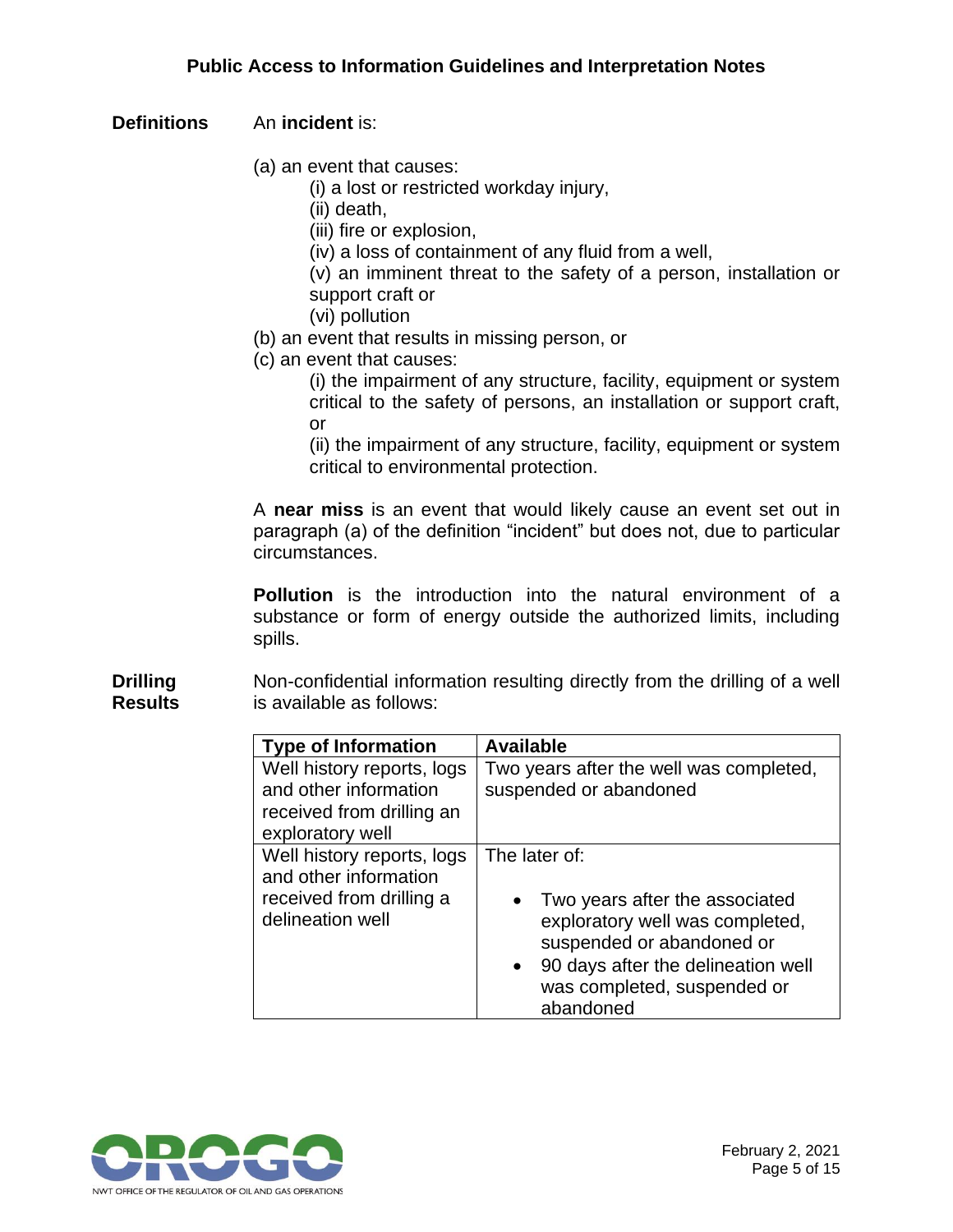#### **Public Access to Information Guidelines and Interpretation Notes**

| <b>Type of Information</b>                                                      | <b>Available</b>                                                               |
|---------------------------------------------------------------------------------|--------------------------------------------------------------------------------|
| Well history reports, logs<br>and other information<br>received from drilling a | The later of:<br>• Two years after the associated                              |
| development well                                                                | exploratory well was completed,<br>suspended or abandoned or                   |
|                                                                                 | 60 days after the development well<br>was completed, suspended or<br>abandoned |

**Definitions** An **exploratory well** is a well drilled on a geological feature on which a significant discovery has not been made.

> A **delineation well** is a well drilled in order to determine the commercial value of the accumulation penetrated by an existing well.

> A **development well** is a well drilled into the same accumulation as an existing well:

- For the purpose of production or observation; or
- For the injection or disposal of fluid into or from the accumulation.

**Geophysical or Geological**  Non-confidential information resulting from geophysical or geological work is available as follows:

| w<br>۰. |  |
|---------|--|
|---------|--|

| <b>Type of Information</b> | <b>Available</b>                           |
|----------------------------|--------------------------------------------|
| Information from           | Five years after the work is completed.    |
| exclusive geological or    |                                            |
| geophysical work           |                                            |
| Information from non-      | Fifteen years after the work is completed. |
| exclusive geological or    |                                            |
| geophysical work           |                                            |

**Definitions Exclusive** geological or geophysical work is conducted to gather data for use by a particular company.

> **Non-exclusive** geological or geophysical work is conducted to gather data for the purpose of sale to the public.

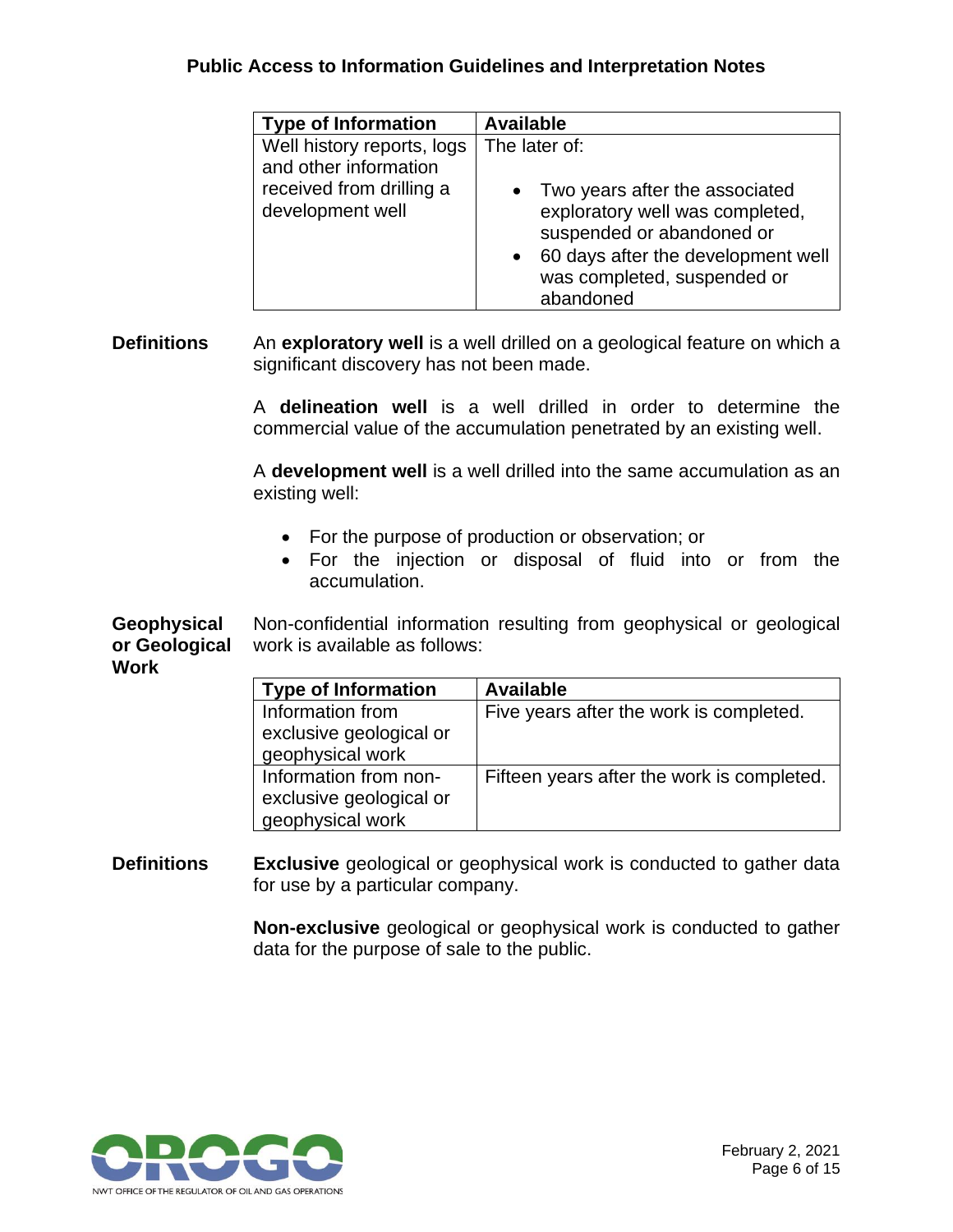**Other Research** Non-confidential information resulting from other research is available as follows:

| <b>Type of Information</b>                                                                                          | <b>Available</b>                                                                                                                                                            |
|---------------------------------------------------------------------------------------------------------------------|-----------------------------------------------------------------------------------------------------------------------------------------------------------------------------|
| Environmental study                                                                                                 | If the information relates to a well that has<br>been drilled, after 90 days.<br>Otherwise, two years after the study has<br>been completed.                                |
| Information from<br>engineering research,<br>feasibility studies,<br>experimental projects<br>and geotechnical work | If the information relates to a well that has<br>been drilled, see the requirements for<br>exploratory, delineation and development<br>wells.<br>Otherwise, the earlier of: |
|                                                                                                                     | Five years after the research,<br>$\bullet$<br>study or project has been<br>completed or<br>When the land reverts to Territorial<br>reserve lands                           |

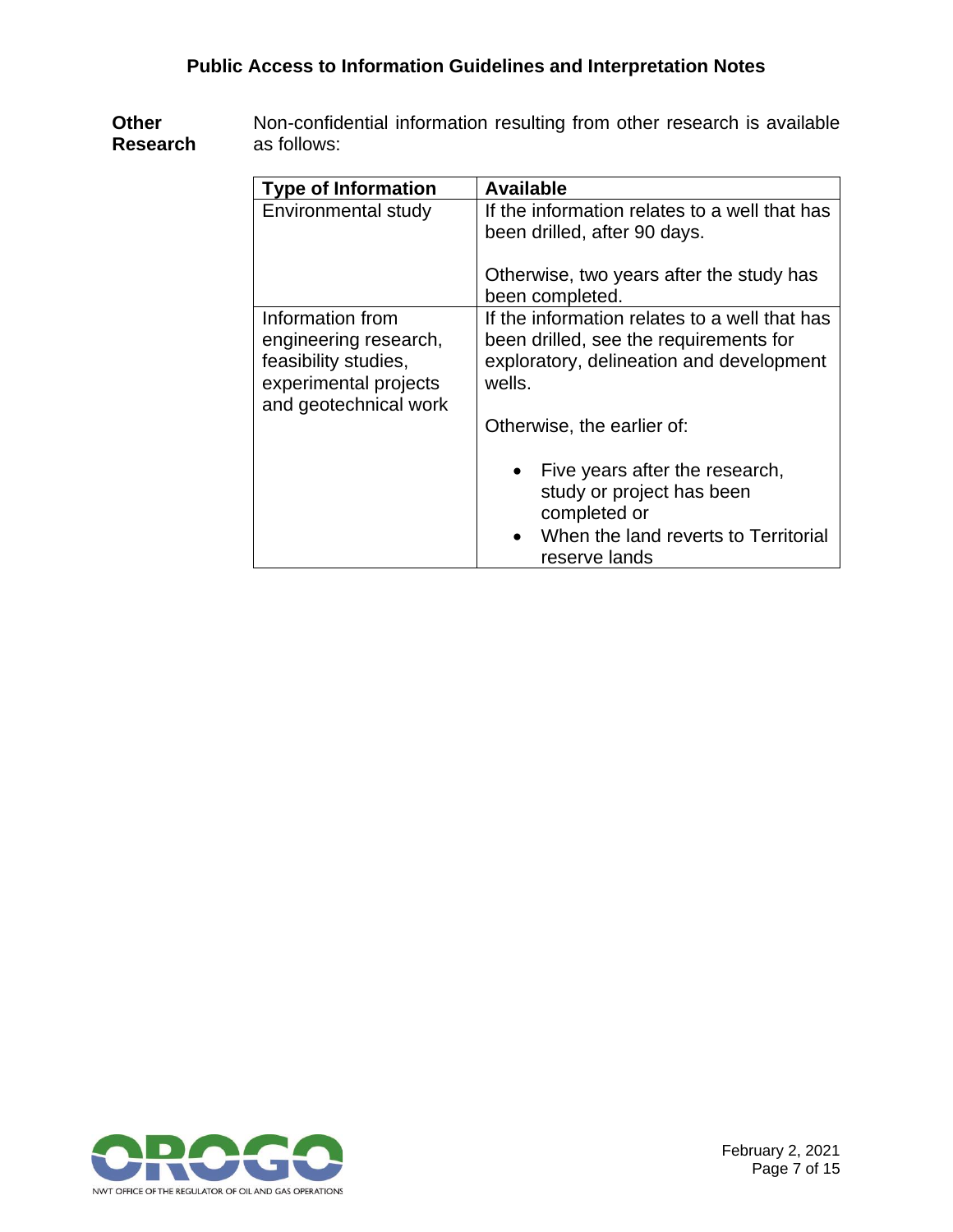### <span id="page-9-0"></span>**3. APPLYING FOR CONFIDENTIALITY**

| <b>Contents</b>                                                         | This section describes how to apply for information to be kept<br>confidential by the Regulator. It contains information on:                                                                                                                                                                                                                                                                     |  |
|-------------------------------------------------------------------------|--------------------------------------------------------------------------------------------------------------------------------------------------------------------------------------------------------------------------------------------------------------------------------------------------------------------------------------------------------------------------------------------------|--|
|                                                                         | Types of information that may be deemed confidential;<br>$\bullet$<br>Confidentiality and traditional knowledge;<br>$\bullet$<br>Criteria for requesting that information be deemed confidential;<br>$\bullet$<br>The confidentiality request process;<br>Withdrawing information from the decision-making process;<br>and<br>Information on the public registry about confidentiality requests. |  |
| <b>Objective</b>                                                        | The process of applying for confidentiality is clear and the public is<br>aware of decisions to consider information confidential.                                                                                                                                                                                                                                                               |  |
| <b>Requirements</b>                                                     | Section 22(2) of OGOA states that the Regulator will make information<br>provided to it public, unless it meets certain specific criteria.                                                                                                                                                                                                                                                       |  |
| <b>Types of</b><br><b>Information</b>                                   | The following types of information may be considered confidential by<br>the Regulator:                                                                                                                                                                                                                                                                                                           |  |
|                                                                         | Financial information;<br>$\bullet$<br>Commercial information;<br>$\bullet$<br>Scientific information; and<br>Technical information.<br>$\bullet$                                                                                                                                                                                                                                                |  |
| <b>Confidentiality</b><br>and<br><b>Traditional</b><br><b>Knowledge</b> | Providers of traditional knowledge may request that it be deemed<br>confidential. The Regulator considers traditional knowledge as<br>"scientific" or "technical" information for the purposes of section 22(2)<br>of OGOA.                                                                                                                                                                      |  |
|                                                                         | The criteria for requesting confidentiality described below apply to<br>requests for confidentiality for traditional knowledge.                                                                                                                                                                                                                                                                  |  |
| <b>Criteria for</b><br><b>Requesting</b>                                | Information may be considered confidential by the Regulator if:                                                                                                                                                                                                                                                                                                                                  |  |
| <b>Confidentiality</b>                                                  | It has been consistently treated as confidential by the provider;<br>$\bullet$<br>The provider's interest in confidentiality outweighs the public<br>$\bullet$<br>interest in the information's disclosure; and                                                                                                                                                                                  |  |

• The information is not publicly available.

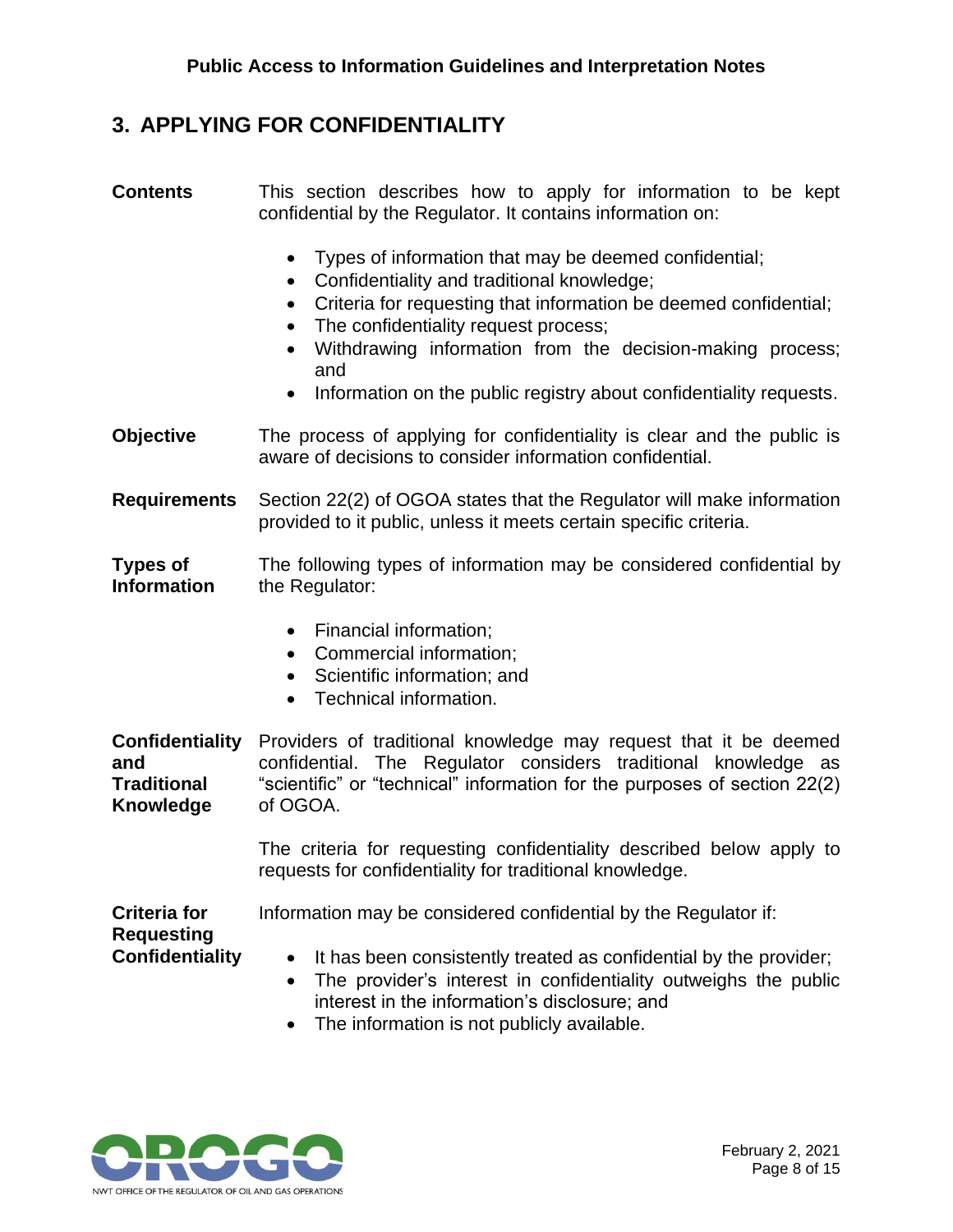| <b>Request</b>                                     | <b>Confidentiality</b> The process for requesting confidentiality is:                                                                                                                                                                                                                                                                                                                                                                                                                                                                                                                                                                                                                                                                                                                                                                                                                                                                                                                                                                                                         |
|----------------------------------------------------|-------------------------------------------------------------------------------------------------------------------------------------------------------------------------------------------------------------------------------------------------------------------------------------------------------------------------------------------------------------------------------------------------------------------------------------------------------------------------------------------------------------------------------------------------------------------------------------------------------------------------------------------------------------------------------------------------------------------------------------------------------------------------------------------------------------------------------------------------------------------------------------------------------------------------------------------------------------------------------------------------------------------------------------------------------------------------------|
| <b>Process</b>                                     | 1. Submit a cover letter requesting confidentiality and describing:<br>The type of information (see Types of Information,<br>$\circ$<br>above);<br>The criteria the information meets (see Criteria for<br>$\circ$<br>Requesting Confidentiality, above); and<br>$\circ$ The reasons for the request.<br>2. Submit the information itself separately, clearly identified as<br>confidential in the document title and the electronic file name.<br>3. The Regulator will decide whether the information is<br>confidential and will provide written reasons for its decision to<br>the information provider within two working days.<br>4. If the Regulator decides the information is confidential, the<br>information will not be publicly available.<br>5. If the Regulator decides the information is not confidential, the<br>provider has five working days from the date of the Regulator's<br>notification to advise OROGO of its choice to either:<br>Accept that the information will be made public<br>$\circ$<br>or<br>Withdraw the information from the process. |
| Withdrawing<br><b>Information</b>                  | If the provider decides to withdraw the information from the process,<br>the Regulator cannot consider it when making a decision on the<br>application or other submission by the provider.<br>Withdrawing information may have serious consequences for the<br>provider. For example, it may result in:<br>An application being considered incomplete and not being<br>processed; or<br>The failure to comply with a reporting requirement under<br>OGOA, which is an offense under the Act.                                                                                                                                                                                                                                                                                                                                                                                                                                                                                                                                                                                 |
| <b>Information</b><br>on Public<br><b>Registry</b> | The cover letter requesting confidentiality will be posted on the public<br>registry within five days of receipt.<br>The Regulator's written reasons for decision will be posted on the<br>public registry within five days of being issued.                                                                                                                                                                                                                                                                                                                                                                                                                                                                                                                                                                                                                                                                                                                                                                                                                                  |

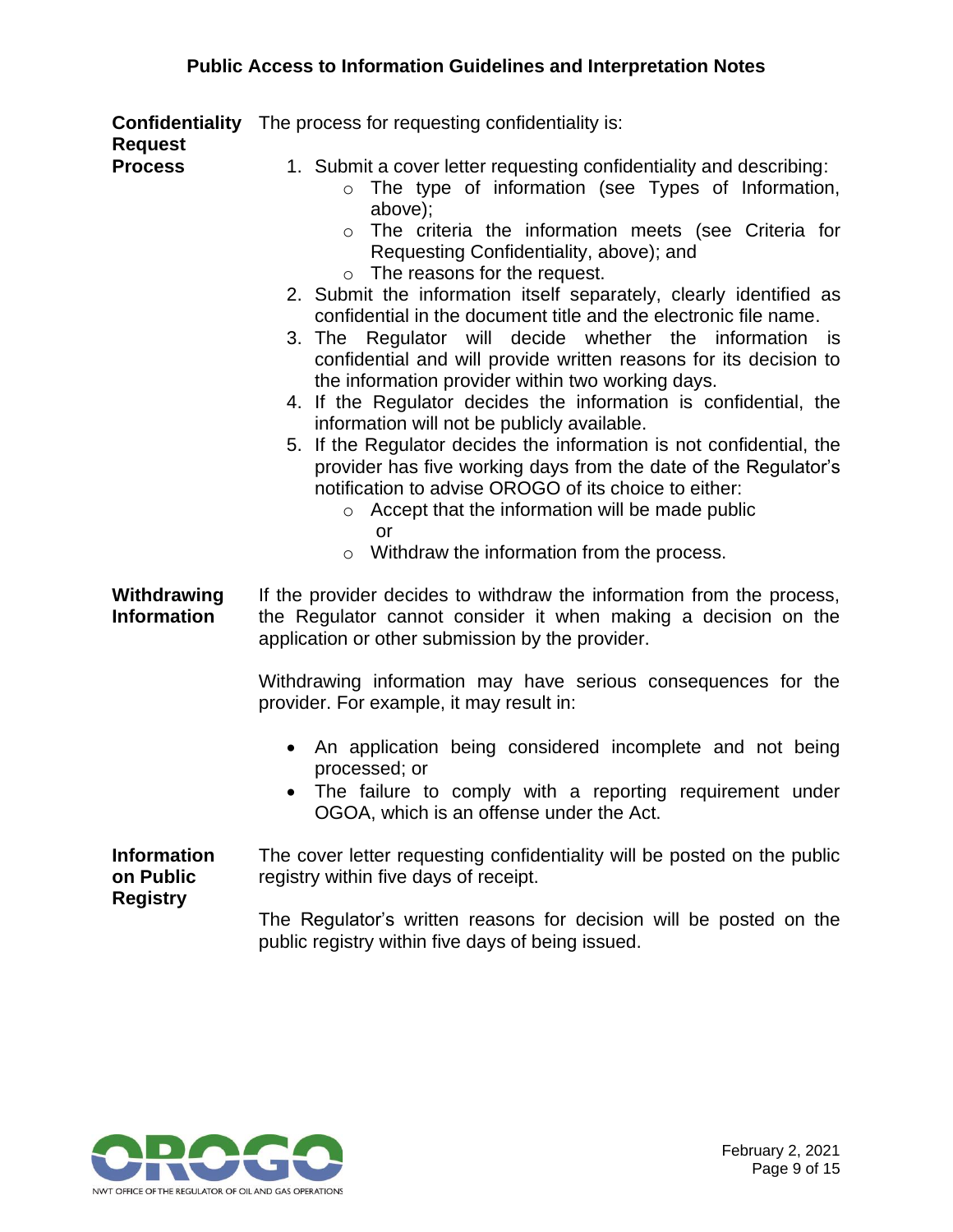#### <span id="page-11-0"></span>**4. CONFIDENTIAL INFORMATION AND PUBLIC HEARINGS**

- **Contents** This section describes how confidential information will be handled during a public hearing process. It contains information on:
	- Criteria for requesting additional confidentiality during a public hearing;
	- The process for requesting additional confidentiality; and
	- The process for requesting access to confidential information during a public hearing process.
- **Objective** Parties to a hearing can participate effectively while the confidential nature of some information is respected.
- **Requirements** Section 19(1) of OGOA authorizes the Regulator to hold a public hearing to carry out any of its powers, duties or functions.

Section 22(2) of OGOA recognizes that information of certain types, that meets certain specific criteria, may be confidential.

Section 22(3) of OGOA recognizes that the Regulator may need to protect the confidentiality of certain information disclosed at a hearing because of the impact it may have on the provider's financial or competitive position.

Section 22(4) of OGOA recognizes that the Regulator may need to protect the confidentiality of certain information disclosed at a hearing because of the impact it may have on the security of operations or infrastructure.

Section 22(5) of OGOA allows the Regulator to disclose confidential information without written consent from the provider for the purpose of the administration or enforcement of the Act or the regulations.

**Criteria for Requesting Additional Confidentiality** In addition to information determined to be confidential under section 22(2) of OGOA, additional information disclosed during a hearing may be considered confidential by the Regulator if:

- Disclosing the information could result in a material loss or gain to an individual directly affected by the hearing or negatively affect that person's competitive position; or
- Disclosing the information could impair the security of infrastructure and systems, including those that are safetycritical or environmental protection-critical infrastructure.

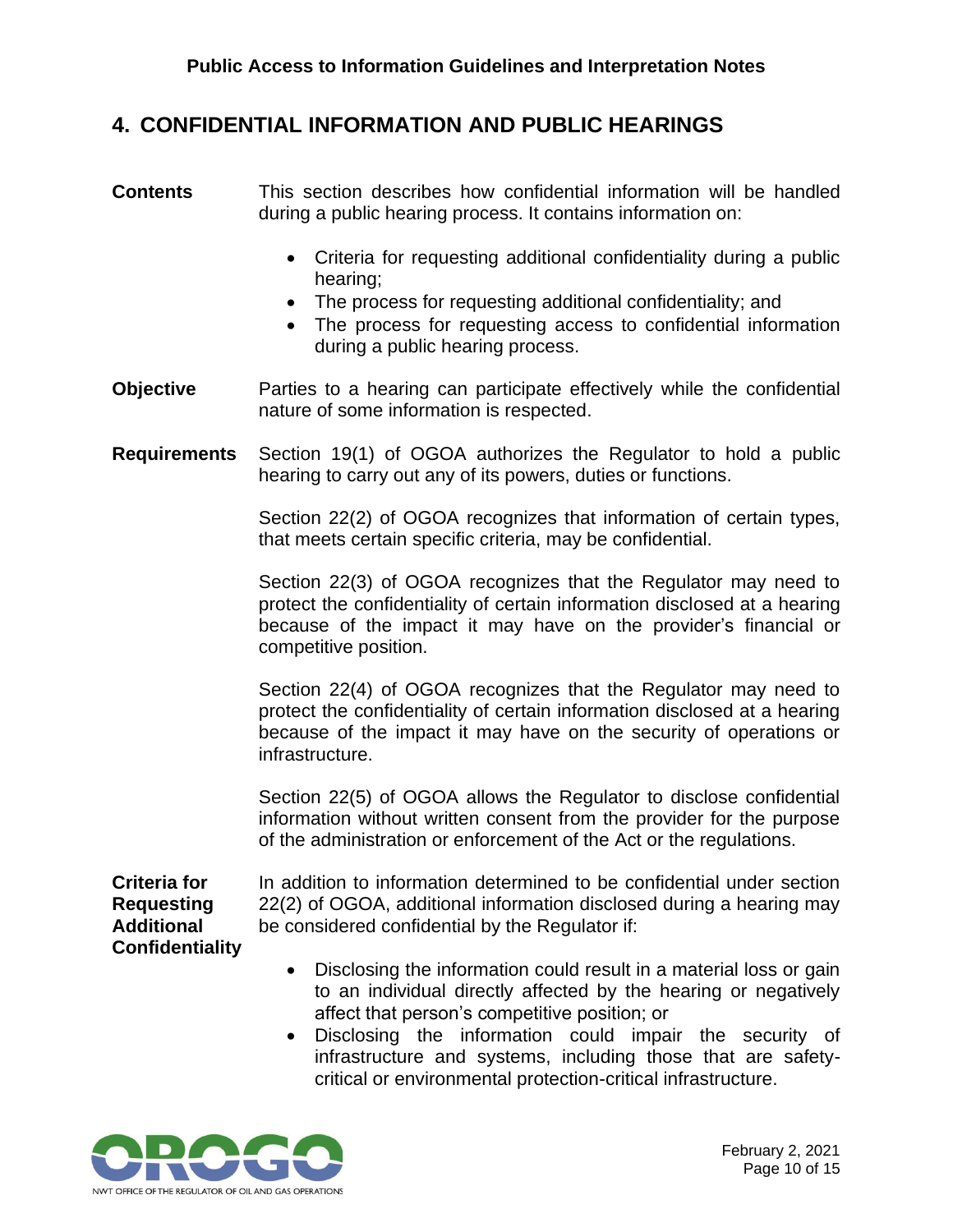In both cases, the potential harm or risk from the disclosure must outweigh the public interest in making the disclosure in order for the information to be considered confidential.

**Requesting Additional Confidentiality**  Requests for additional confidentiality under sections 22(3) or 22(4) of OGOA must be made before the hearing, using the following process: 1. Submit a cover letter requesting confidentiality and describing: o The type of information; o The criteria the information meets (see Criteria for Requesting Additional Confidentiality, above); and o The reasons for the request. 2. Submit the information itself separately, clearly identified as confidential in the document title and the electronic file name. 3. The Regulator will decide whether the information is confidential and will provide written reasons for its decision to the information provider within two working days. 4. If the Regulator decides the information is confidential, the information will not be publicly available. 5. If the Regulator decides the information is not confidential, the provider has five working days from the date of the Regulator's notification to advise OROGO of its choice to either:  $\circ$  Accept that the information will be made public or o Withdraw the information from the process. **Requesting Access to Confidential Information** Requests for access to confidential information during a public hearing will be addressed on a case-by-case basis during the pre-hearing process. The Regulator's written decision on requests to access confidential

information will be made public within five days of the decision being made.

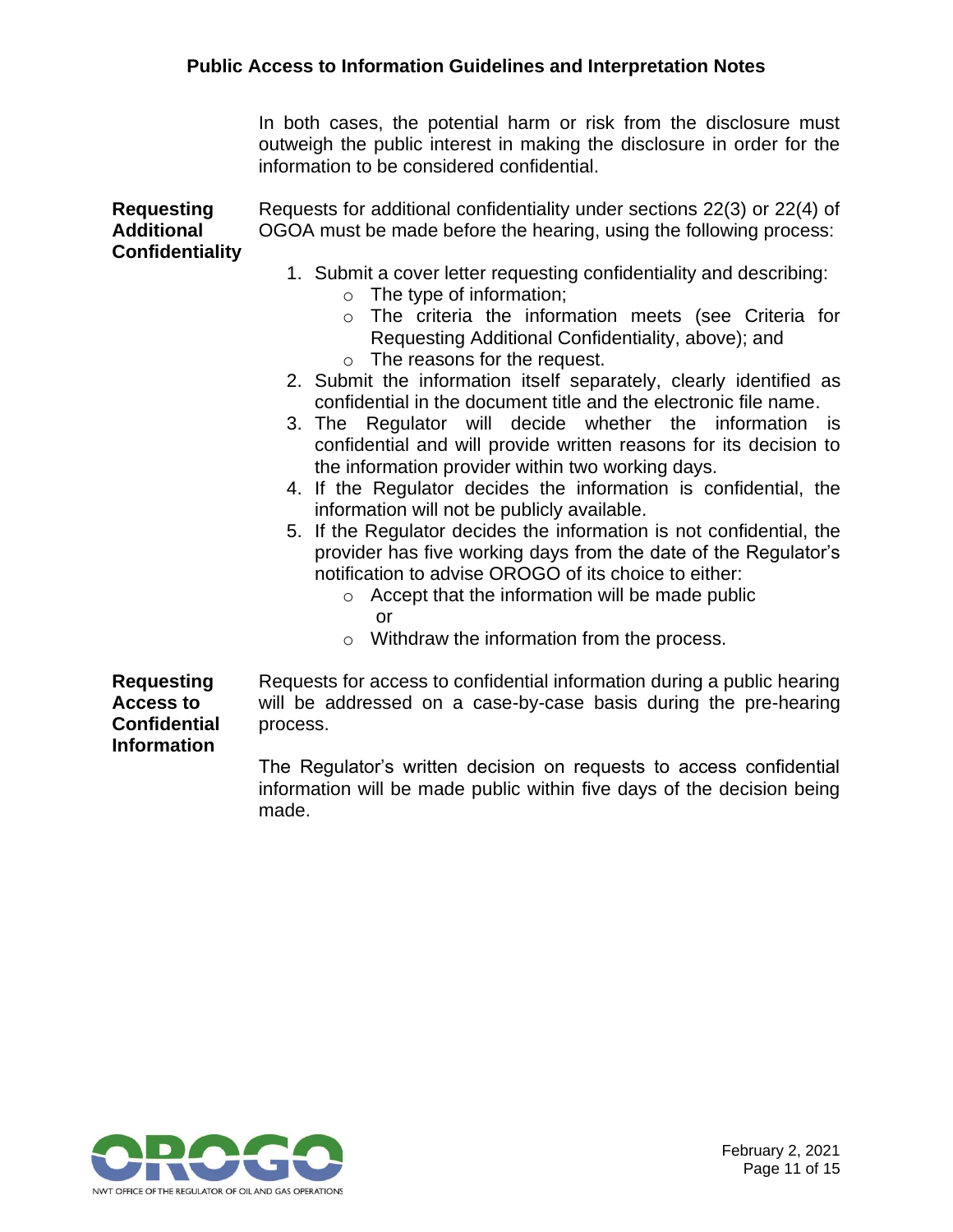#### <span id="page-13-0"></span>**5. PERMITTED SHARING OF CONFIDENTIAL INFORMATION**

- **Contents** This section contains information on the situations where confidential information may be shared by the Regulator.
- **Objective** Providers of confidential information are aware of the situations where that information may be shared with others.
- **Requirements** Sections 22(5) to (8) and (10) of OGOA describe the situations in which the Regulator may share information it agreed was confidential under sections 22(2) to (4).

**Sharing Confidential Information** The Regulator may share confidential information with specific organizations for specific purposes, as shown in the following table:

| With                                                                                                                                  | <b>Purpose</b>                                                                                                                                                                                                                                                                                                                       |
|---------------------------------------------------------------------------------------------------------------------------------------|--------------------------------------------------------------------------------------------------------------------------------------------------------------------------------------------------------------------------------------------------------------------------------------------------------------------------------------|
| Unspecified                                                                                                                           | For the administration or enforcement of<br>OGOA and its regulations.                                                                                                                                                                                                                                                                |
| Unspecified                                                                                                                           | For legal proceedings in relation to the<br>administration of enforcement of OGOA and<br>its regulations.                                                                                                                                                                                                                            |
| The Government of<br>Canada, a province<br>or territory, or any<br>organization<br>representing any<br>Indigenous people<br>of Canada | fulfill<br>To<br>agreement between<br>the<br>an<br>Government of the Northwest Territories and<br>that government or organization relating to<br>resource management and revenue sharing<br>with<br>the<br>exploration<br>associated<br>for<br><b>or</b><br>production of petroleum.<br>The receiver of the information must keep it |
| The Government of<br>Canada, a province<br>or territory, or a<br>foreign government<br>(or their agencies)                            | confidential.<br>For the purpose of Northwest Territories,<br>federal, provincial, territorial or foreign law<br>that deals primarily with petroleum-related<br>work or activity, including the management of<br>the resource.                                                                                                       |
|                                                                                                                                       | The receiver of the information must keep it<br>and<br>must<br>comply<br>with<br>confidential<br>any<br>conditions<br>established<br>for<br>sharing<br>the<br>information.                                                                                                                                                           |
|                                                                                                                                       | If the information is being shared with a<br>foreign government, the Minister of Industry,<br>Tourism and Investment must consent to<br>sharing the information in writing.                                                                                                                                                          |

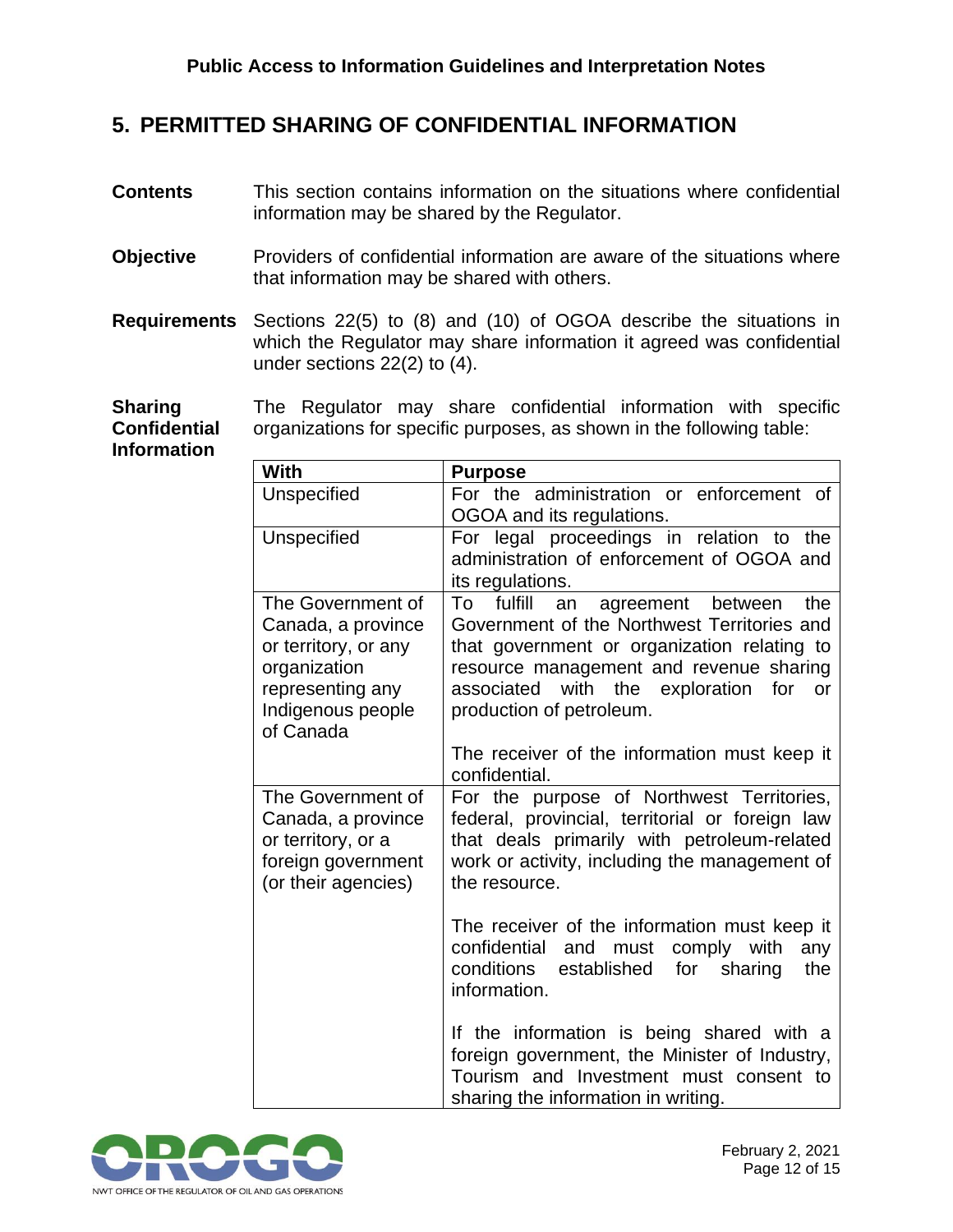#### <span id="page-14-0"></span>**6. INFORMATION FILED BEFORE THE EFFECTIVE DATE**

- **Contents** This section describes how information provided to the Regulator before July 23, 2020 (the effective date) will be managed.
- **Objectives** Information provided to the Regulator before the effective date is managed in a way that reflects the understanding of its confidentiality at the time.
- **Requirements** Section 22(13) of OGOA states that information provided to the Regulator before the effective date and required to be made available to the public under section 22(9) of OGOA will:
	- Remain public if it has already been made publicly available; or
	- Will be made public after the time period set out in section 22(9) (see section 2 of these Guidelines for more information on the time periods).
- **Other Information** Information provided to the Regulator before the effective date and not covered under section 22(9) of OGOA will remain confidential, unless the provider consented to its disclosure under the *Information Disclosure Guidelines*.

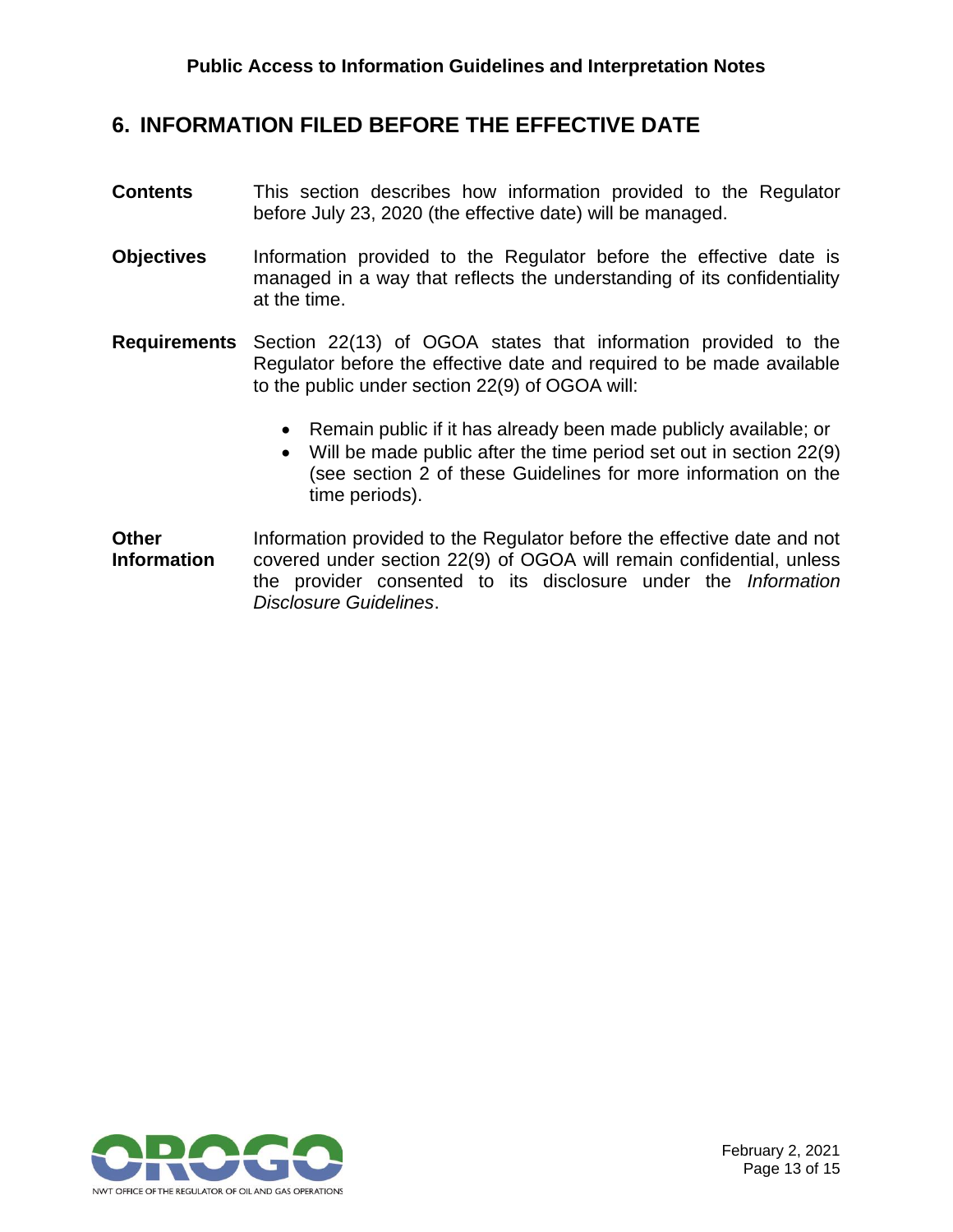#### <span id="page-15-0"></span>**7. ACCESS TO INFORMATION AND PROTECTION OF PRIVACY ACT**

**Contents** This section describes how the *Access to Information and Protection of Privacy Act* (ATIPPA) relates to OGOA. It contains information on: • Application of ATIPPA; • Conflict between ATIPPA and OGOA; • Redaction of personal information; and • Where to find ATIPPA. **Requirements** Section 22(12) of OGOA states that, if there is a conflict or inconsistency between the requirements of section 22 of OGOA and ATIPPA, section 22 of OGOA prevails. Application of ATIPPA applies to information provided to the Regulator and produced **ATTIPA** by the Regulator under OGOA. **Conflict Between ATIPPA and OGOA** If there is a conflict between ATIPPA and the disclosure requirements for information provided to the Regulator for the purpose of OGOA or its regulations, the OGOA disclosure requirements prevail. **Redaction of Personal Information** OROGO may redact personal information (for example, names and contact details) from documents provided to the Regulator if it is not: • Information on company representatives responsible for the application or the activity (for example, the person who signs the application form on behalf of the company); • Information on individuals or organizations participating in public engagement or consultation; • Available to the public elsewhere (for example, listed on another publicly accessible registry, directory or document); or • Required to understand the document or its purpose.

Where to Find ATIPPA can be found at: [www.justice.gov.nt.ca/en/legislation/#gn-](http://www.justice.gov.nt.ca/en/legislation/#gn-filebrowse-0:/a/access-to-information-and-protection-of-privacy/)**ATIPPA** [filebrowse-0:/a/access-to-information-and-protection-of-privacy/.](http://www.justice.gov.nt.ca/en/legislation/#gn-filebrowse-0:/a/access-to-information-and-protection-of-privacy/)